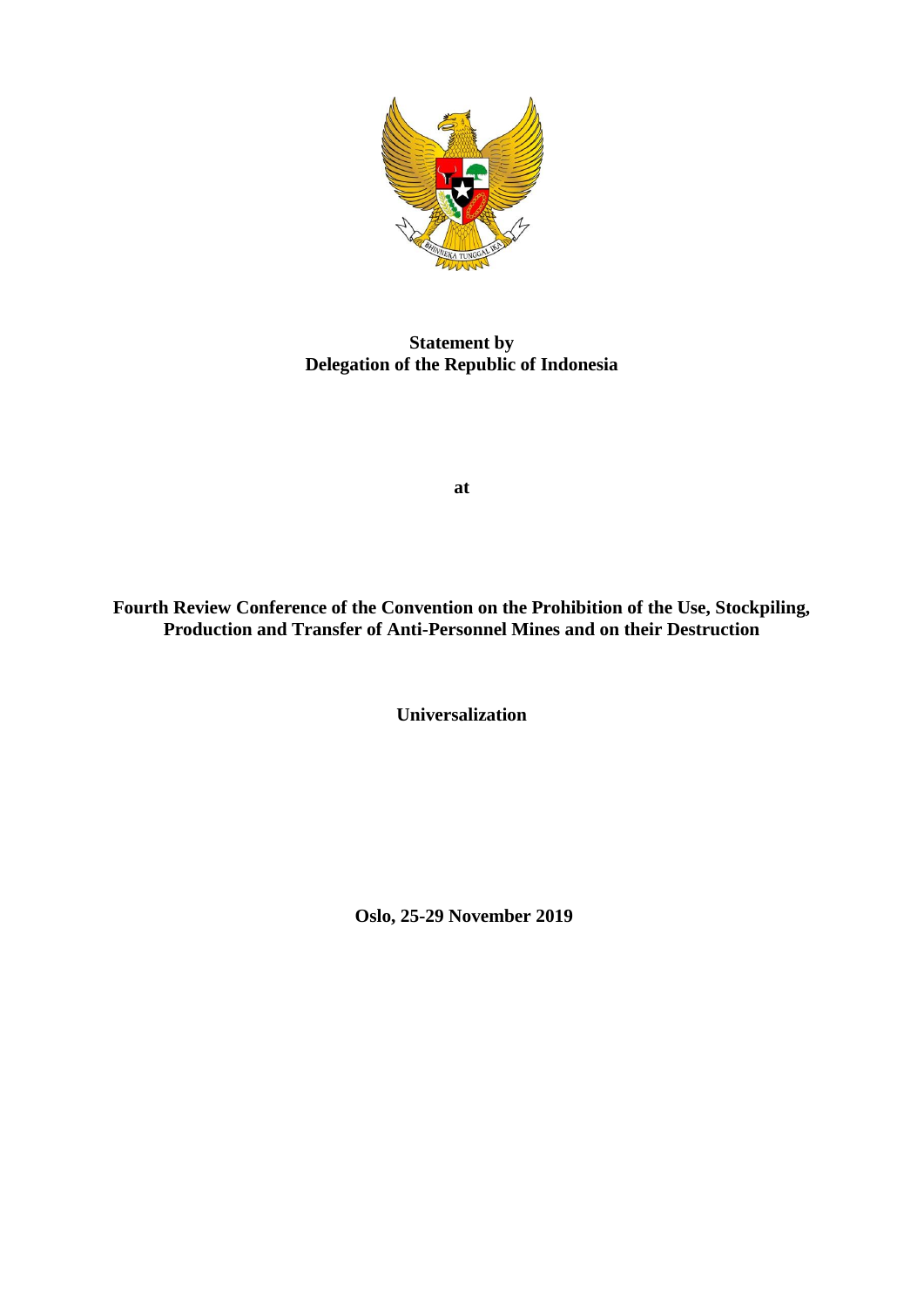## **Mr. President**,

Excellencies and Distinguished Delegates,

Since this is the first time my delegation took the floor, allow me to join in congratulating your presidency for the year and to the Government of Norway for hosting this 4th Review Conference of Anti Personel Mine Ban Convention. Rest assured that Indonesia will continue to provide its full support and cooperation towards the success of your leadership. I would also like to thank the Secretariat for its excellent work on the preparation of this Review Conference.

## **Mr. President,**

More than twenty years have passed since the adoption of the Convention in 1997. Yet, the assurance to put an end to the suffering and casualties caused by anti-personnel mines has not been in place as there are still 33 states not party to the Convention. Combined, six of these States, may hold tens of millions of stockpiled antipersonnel mines. Some States not party to the Convention have made new use of anti-personnel mines, and further, some armed non-state actors continue to use, stockpile, and produce anti-personnel mines.

In this light, Indonesia gives highest appreciation to you, Mr. President, for your continuous engagements to those states, encouraging them to accede to the Convention and inviting them to take concrete measures to support the objective of the Convention.

Indonesia also gives appreciation to those states for their involvement in many meetings of the Convention. Despite becoming non-parties due to various considerations, those states still acknowledge and support, to various degrees, the humanitarian goals of the Convention and highlight the grave consequences of the use of anti-personnel mines.

## **Mr. President,**

Indonesia highlights the importance of regional initiatives in supporting the objectives of the Convention. One of them is the ASEAN Regional Mine Action Centre or ARMAC. ARMAC was established by ASEAN countries in September 2016, which serves as center of excellence to assist any ASEAN member states in research, knowledge and raising awareness on the effect of explosive remnants of war, including landmines, as well as collectively handle humanitarian aspect of landmines and other remnants of war based on experience sharing, skill training, and capacity building activities. Indonesia will continue to render its support to the Centre, as well as other regional and international initiatives.